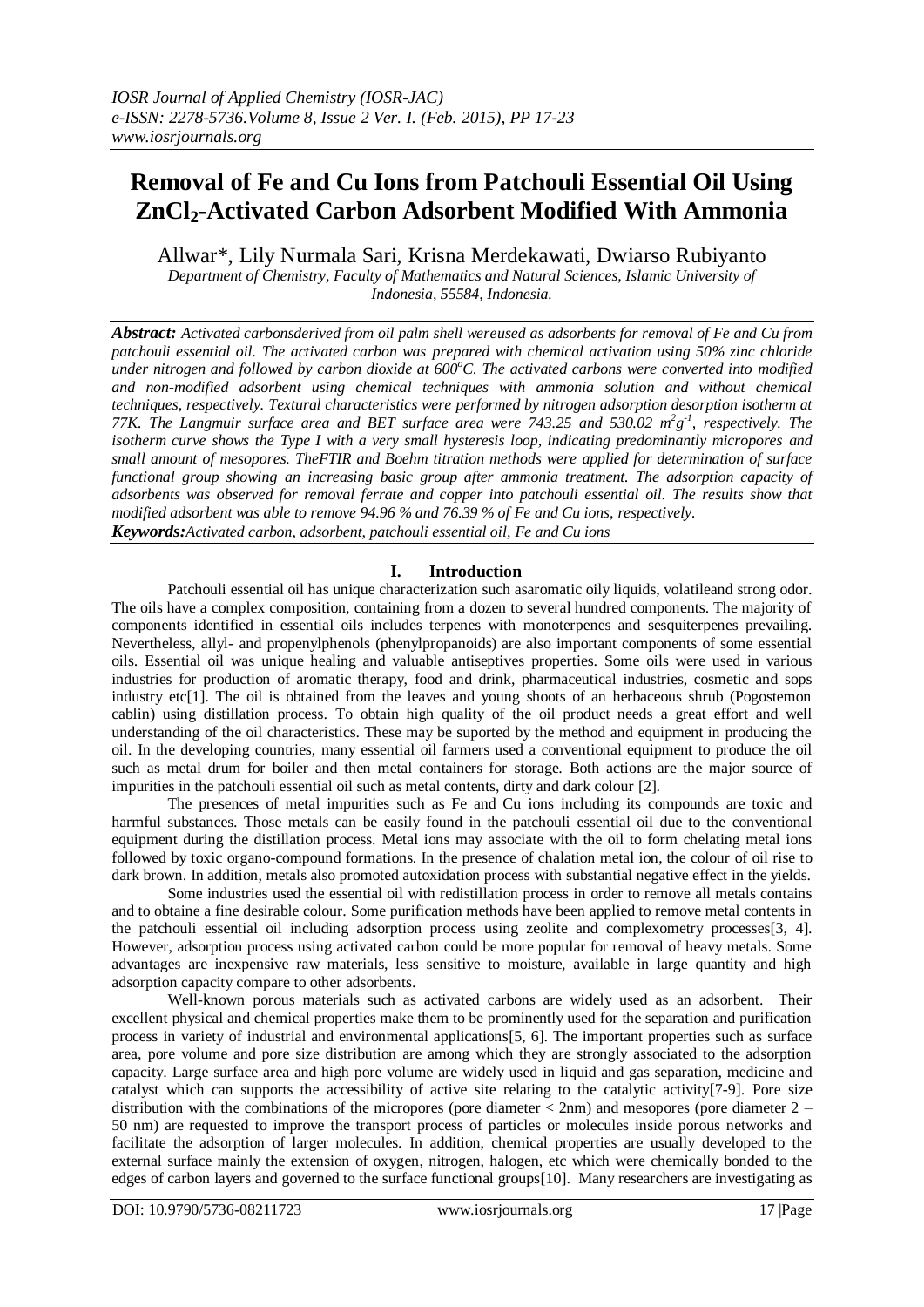how to modify as well as to characterize the surface functional groups in order to improve or extend their practical applications. Previous studies reported that modification using ammonia may increase the basic properties of adsorbent by presenting of nitrogen containing functional group on the surface. The nitrogen might increase the free electron valences on the edges on the external surface as they are very reactive to form coordination bond in attracting heavy metals in aqueous solutions[11, 12].

Activated carbon can be prepared from various types of precursors containing rich carbonaceous materials. Previous publications reported that preparations of activated carbon from palm oil shell using zinc chloride as impregnation agent have been studied. The condition of pyrolysis was set up at high activation temperature and under nitrogen and carbon dioxide atmosphere. The results showed that the adsorbent exhibited highly porous activated carbon with a well developed micro and mesoporous structure[13]. However, the efforts to increase the adsorptive capacity of the adsorbent are still continued, and it will be a good challenge to develop the methods such as to extend the surface functional group on the surface using modification chemical techniques.

This paper is aimed to understand the characteristics and effect of ammonia treatment on the adsorbents. Characterizations of adsorbent were investigated for their porosity and surface area using nitrogen adsorption desorption isotherm data. Surface functional groups were determined by FTIR and Boehm titration. The adsorptive capacity of adsorbents were evaluated on the removal of Fe and Cu from the patchouli essential oil.

# **II. Experimental Procedure**

# **1.1 Preparation of activated carbon as an adsorbent**

Oil palm shell was obtained around palm oil industry. It was washed, dried and grounded into particle size in range of  $0.5 - 1.5$  mm. The preparation of activated carbon was carried out based on the previous procedure<sup>[14]</sup>. Approximately, 500 g of palm oil shell was impregnated with 500 ml of 50% ZnCl<sub>2</sub> solution. The mixture was refluxed at  $85^{\circ}$ C for 24 h. After cooling down, the mixture was filtered, washed few times with hot water to pH around 7 and dried into oven at 120°C. Impregnated sample was carbonized at 600°C for 3 h. under nitrogen with a constant flow rate of 200 cm<sup>-3</sup> min<sup>-1</sup>. Thereafter, the carbonization process was continued with carbon dioxide gas of nitrogen gas for 1.5 h. After cooling down, the adsorbent was washed with hot distilled water for few times to pH 6-7 and dried into oven at  $120^{\circ}$ C. This activated carbon was called as a nonmodified adsorbent. For modified adsorbent, this activated carbon then was treated with chemical technique using 10% ammonia. Approximately, 100 g of activated carbon was immersed into 100 ml of 10 % ammonia solution. The mixture was refluxed at  $85^{\circ}$ C for 3 h. After cooling down, the mixture was filtered, washed for few times with hot distilled water to neutral condition. Sample was dried into oven at 120°C for 24 h and continued into furnace at 250°C for 3 h. The yield was called modified adsorbent. Textural characteristics of both adsorbents were investigated by applying nitrogen adsorption desorption isotherm at 77 K using the Quantachrome NOVA 2200e analyzer. Analysis of surface chemistry was determined by FTIR and Boehm titration. Determination of morphology structure was carried out by SEM.

## **1.2 Removal of Fe and Cu ions**

Patchouli essential oil was obtained from the oil farmer produced from conventional equipment for distillation process. The oil was used without any purification. Both modified and non-modified adsorbent were applied for the removal of Fe and Cu ions associated with patchouli essential oil. The weight of adsorbents was varied starting from 2.0, 4.0, 6.0 and 8.0 g. Each gram of them was placed into column glass in size of 1 x 50 cm prior to put glass wools at a bottom of column. Approximately, 50 ml of patchouli essential oil passed through the column at flow rate 1.0 ml/min. The filtrate was collected and stored to measure the amount of removal of Fe and Cu ions using Atomic Absorption Spectrophotometer.

## **III. Result And Discussion**

# **1.3 Nitrogen Adsorption Desorption Isotherm**

Figure 1 (A) shows the nitrogen adsorption desorption isotherm at 77K. The curve shows a well "knee" form at low relative pressure and tends to nearly plateau at higher relative pressure. Based on the classification of BDDT (Brunauer, Deming, Deming and Teller), the shape is Type I isotherm corresponding to the microporous structure. However, there was a small hysteresis at relative pressure  $> 0.4$  which correspond to multilayer condensation as a mesoporous formation. Figure 1 (B)is the Langmuir plot at low relative pressure < 0.1 having a straight line plot witha correlation coefficient  $r^2 = 0.99$ . The liner Langmuir plot might support the presence of microporeswith a monolayer adsorption. Both curves clearly indicatedthe modified adsorbent consisting of large pores with a well-developed microporous structure andsmall amount of mesopores.Previous theories assumed that the Type I isotherm with nearly plateau at higher relative pressure (P/Po>0.4) might show a micropore filling indicating physisorption process or "pseudo-Langmuir" isotherm.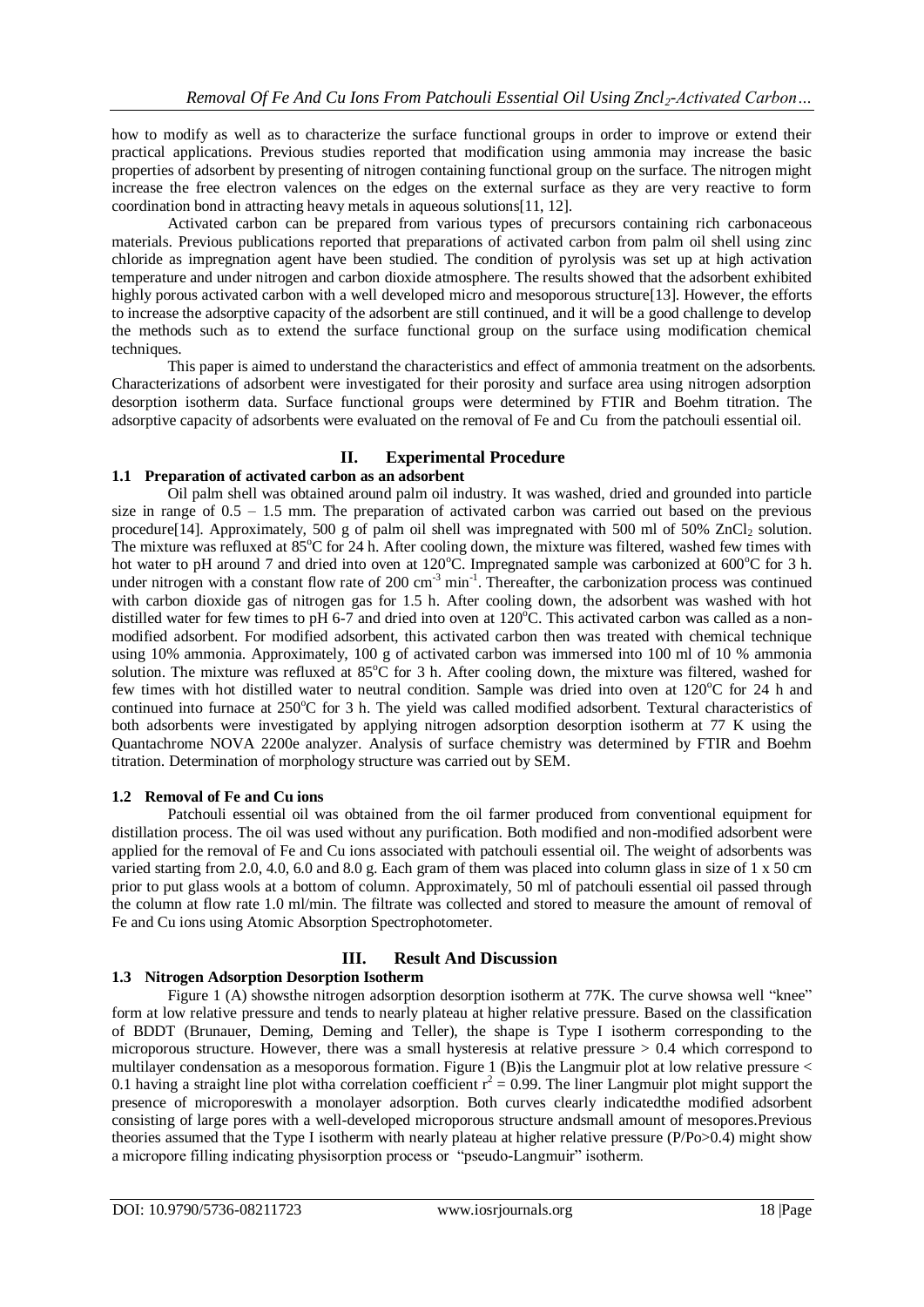

**Figure 1:(A)**The nitrogen adsorption desorptionisotherm**, (B)**The Langmuir Plot of modified adsorbent

# **1.4 Specific Surface Area**

Determination of surface areawas observed by Langmuir and BET methods. The Langmuirsurface areawas carried outat low relative pressure < 0.1which was limitedto the formation of monolayer adsorption or the Type I isotherm. However, the BETsurface area is an extension of the Langmuir method, which was observed at relative pressure in the range of 0.05-0.35.Both methods showconvenientstraight line plots with correlation coefficient  $r^2 = 0.99$ . Determination of surface areas of the modified adsorbent using the Langmuir and BET methods were 743.25 and 530.06  $m^2g^{-1}$ , respectively. Table 1 shows the textural characterization of modified adsorbent.

| Langmuir                         | <b>BET</b>                       | t-plot                                        |                                              |                                         | DR                                      | <b>Total Pore</b>                         | Average                       | D-A Pore                 |
|----------------------------------|----------------------------------|-----------------------------------------------|----------------------------------------------|-----------------------------------------|-----------------------------------------|-------------------------------------------|-------------------------------|--------------------------|
| Surface<br>Area<br>$(m^2g^{-1})$ | Surface<br>Area<br>$(m^2g^{-1})$ | Micropore<br>Surface<br>Area<br>$(m^2g^{-1})$ | External<br>Surface<br>Area<br>$(m^2g^{-1})$ | Micropore<br>Volume<br>$(cm^{3}g^{-1})$ | Micropore<br>Volume<br>$(cm^{3}g^{-1})$ | Volume<br>$P/Po=0.99$<br>$(cm^{3}g^{-1})$ | Pore Size<br>Diameter<br>(mm) | Size<br>Diameter<br>(nm) |
| 743.25                           | 530.06                           | 480.02                                        | 21.77                                        | 0.26                                    | 0.27                                    | 0.29                                      | 2.28                          | 1.48<br>$(n = 1.9)$      |

**Table 1: Textural characteristics of modified activated carbon**

# **1.5 Pore Size Distribution**

The t-plot method was applied to the determination of micropore surface areas, external surface areas and micropore volume. The calculation was set at relative pressures in the range of  $0.4 - 0.6$  and the straight line of correlation coefficient  $(r^2)$  was obtained 0.99[15]. The Dubinin Radushkevich (DR)and the Dubinin Astakov (DA)methodswere carried outto describe the volume filling of microporous structure of the modified adsorbent and the energetic heterogeneity of pore distributions. The micropore volume filling was calculated by the DR method at low relative pressure <0.04. The total pore volume was also interested to determine at the maximum relative pressure (P/Po=0.99)[16]. The Dubinin Astakov method is widely used to describe the pore size diameter of the solid material including modified adsorbent. Fig. 2 shows the DA plot exhibiting the highest peak of pore size diameter around 1.45 nm which related to narrow micropores(miropore diameter < 2.0 nm) and small amount of narrow mesopores (mesopore diameter 2.0-50.0 nm). The DA model needs parameter of an adsorption characteristic energy (*Eo*), micropore volume (V) and parameter of exponent (*n*) related to the heterogeneity of micropore system. The value of n exponent was evaluated between 1 and 4. The result shows the modified adsorbent has n exponent value of 1.9providing the heterogeneous adsorbent with wide range of micropores (Table 1)[17, 18].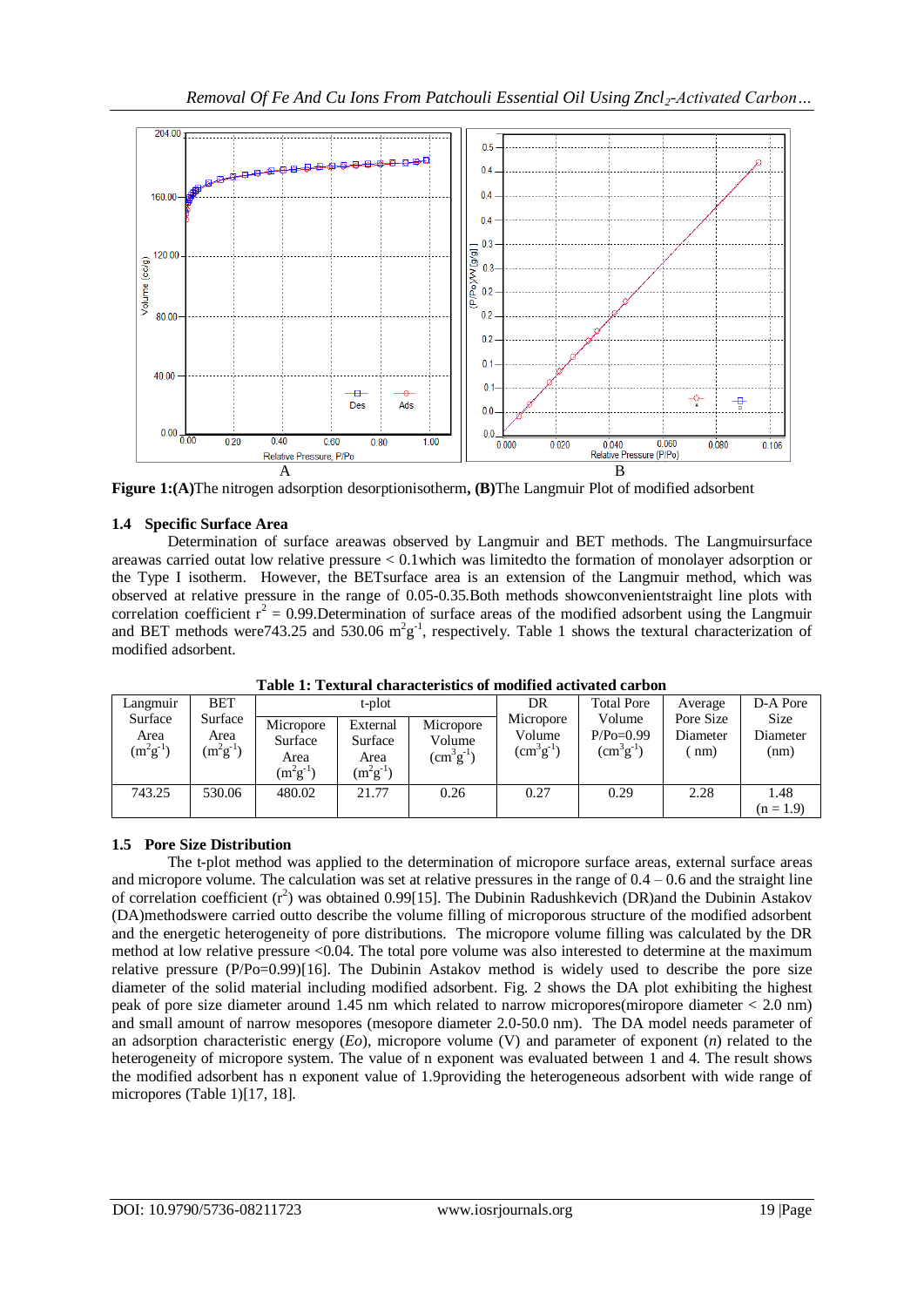

**Figure 2.** Dubinin Astakhov Plot for the modified adsorbent.

#### **3.2 Functional groups of the adsorbent 3.2.1 FTIR Method**

The comparisons of surface functional groups on the modifiedand non-modified adsorbents were evaluated with the FTIR spectra. The weak bands at 3410 and 3456 cm<sup>-1</sup>on non-modified adsorbent changed to strong band at 3417 cm<sup>-1</sup> on modified adsorbent which was assigned to N-H stretching vibration in amine group, and itwas also associated to the O-H stretching vibration in hydroxyl group. A band at 1751 cm<sup>-1</sup>assigned to acid group with C=O stretching vibration in ketones, aldehydes or carboxylic groups (containing O functional group) was disappeared on modified adsorbent after treating with ammonia. This assumed an increasing of basic group on the modified adsorbent. A stronger band at  $1635 \text{ cm}^{-1}$ could be assigned to C=O stretching vibration and strongly associated to C=N stretching vibration in pyridine and amide structures. A band at 1581 cm<sup>-1</sup> was assigned to C=C stretching vibration or C=N stretching vibration in aromatic rings which were responsible to the ammonia modification. A band at 1381 cm<sup>-1</sup> on the modified adsorbent couldn be attributed in plane N-H bending vibration. A band at 1098 cm<sup>-1</sup> is attributed to N-O stretching vibration and a band at  $\overline{609}$  cm<sup>-1</sup> is assigned to N-H stretching vibration in cyclic amide groups[19, 20].



Figure 4. The FTIR Spectra of non modified (A) and Modified (B) adsorbent.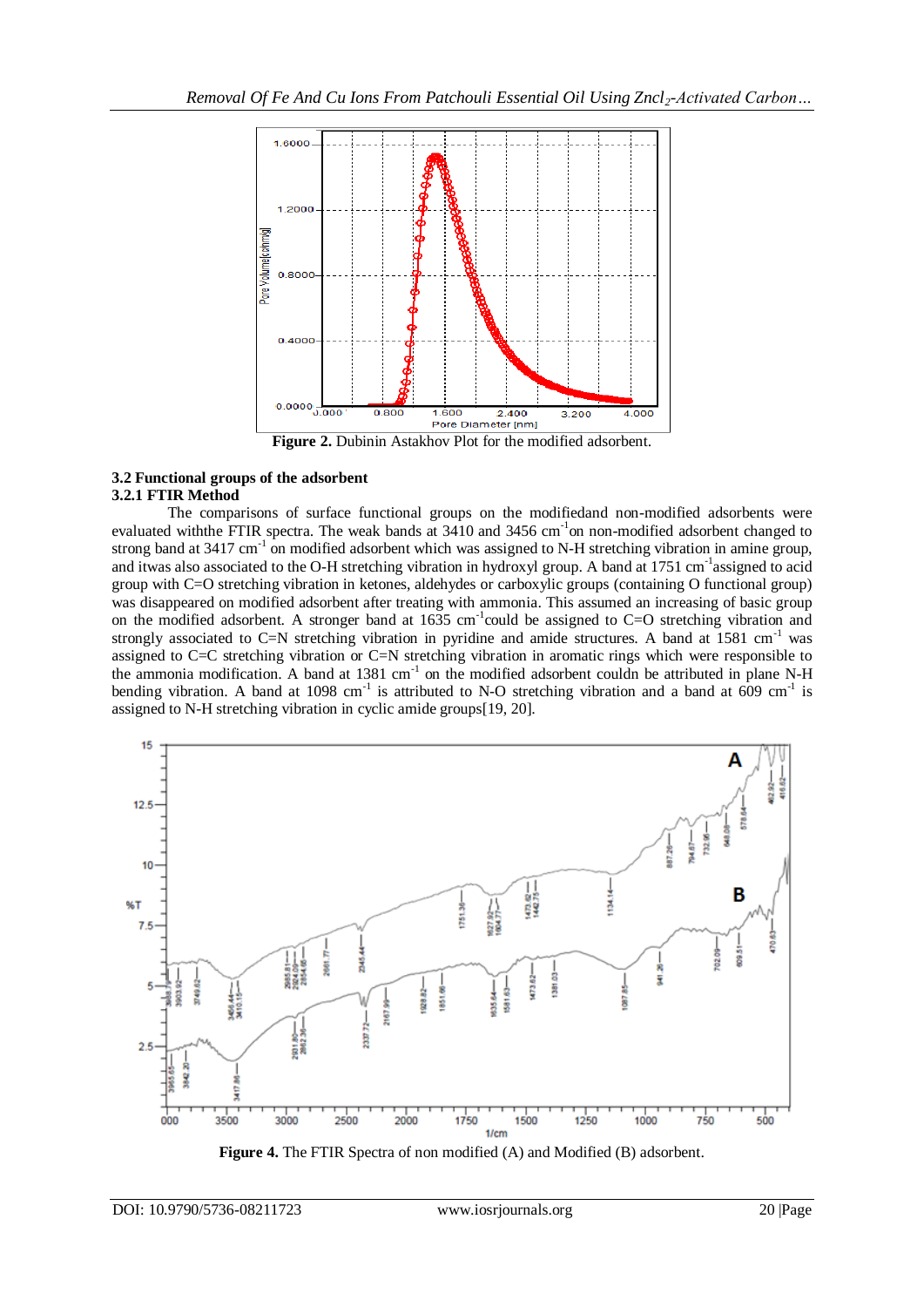## **3.2.2 Boehm titration Method**

To describe the number of acid and basic functional groups on surface of the adsorbents were determined by the Boehm titration method. Themethod used a reaction as assumption that NaOH neutralized carboxylic, lactonic and phenolic group;  $Na_2CO_3$  neutralized carboxylic and lactonic group; NaHCO<sub>3</sub> neutralized only carboxylic group; and HCl neutralized the amount number of basic sites. Table 2 shows theconcentration of carboxylic, lactonic and phenolic groups of modified and non-modified adsorbent. Introduction of ammonia to the activated carbon (non-modified adsorbent) could initiate the formation of new nitrogen-surface functional groups in the structure such as C-N and C=N groups, cyclic amides, nitrile groups and N-H groups and some of oxygen functional group such as carboxylic groups. This functional group might support an increasing of interaction between functional group and metal ion with chemisorption process. Results show that carboxylic group increased from 0.11to 0.23 mekg<sup>-1</sup> as after ammonia treatment. However, lactonic and phenolic group decreased onmodified adsorbent. It was assumed that modified adsorbents have less acid groupcompared to basic groups.

| Type of adsorbent      | Carboxylic        | Lactonic    | Phenolic        | Basic      |
|------------------------|-------------------|-------------|-----------------|------------|
|                        | $(mek \; g^{-1})$ | $mekg^{-1}$ | $mek \, g^{-1}$ | $(mekg-1)$ |
| Non-modified adsorbent |                   | 0.54        | $\rm 0.81$      | 0.13       |
| Modified adsorbent     | 0.23              | 0.47        | 0.59            | 1.04       |

#### **1.6 Morphology structure of adsorbents**

Morphology structures of adsorbents were determined by the SEM method. Fig. 4(A) shows the surface of non-modified adsorbent that was covered by the residual of zinc chlorides as incomplete pyrolysis process, and then they blocked on the mouth of pores. This occurrence might decrease the amount of surface area,total pore volume and reduced the adsorptive capacity of adsorbent.However, fig 4(B)exhibits the surface of adsorbent after ammonia treatment. It was reported that ammonium treatment might cause an increasing of the amount of surface area, pore volume and basic properties. Therefore, some changes were happened on the surface of adsorbents that all the residuals of zincs have been removed it. Consequently, it was assumed that the surface area and pore volume significantly increase and followed by improving capacity adsorption.



**Figure 5:** Morphology surface structure of (A) non-modified and (B) modified adsorbent.

## **3.5 Fe and Cu ions adsorption from patchouli essential oil**

The removal of Fe and Cu ions from the patchouli essential oil were performed in a real sample. The results of Fe and Cu removal from the oil were summarized in Table 3. It was clearly seen that modified adsorbent has higher adsorption in removal of metal ions compared to the non-modified adsorbent. It was assumed that this occurrence could be caused by interaction between surface and metal ions. The presence of nitrogen including oxygen as surface functional group on the surface have some lone pair electron and acts as electron donor. The interaction between lone pair electron and metal might occur with coordination bondingwith chemisorption process.The results were observed that Fe and Cu removal using the adsorbents reached their maximum values. The amount of percentage removal of Fe and Cu ions from patchouli essential oil was obtained 94.96 % and 76.39%, respectively. Fig. 6 shows the comparison of Fe and Cu removal using both types of adsorbents.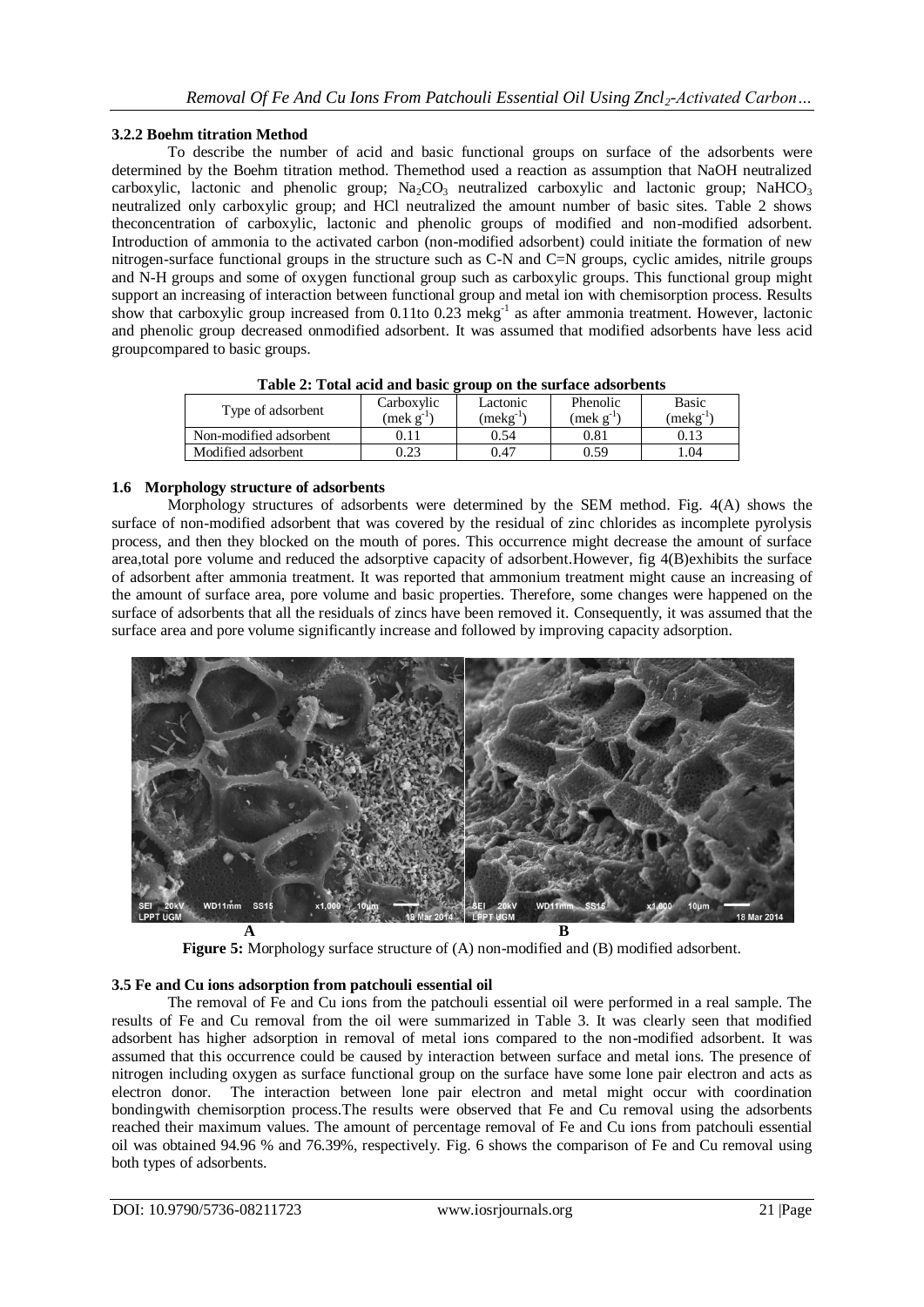| <b>Table 3.</b> The amount of Fe and Cu jons adsorbed by the adsorbents |                                          |                        |                        |          |                    |              |  |  |
|-------------------------------------------------------------------------|------------------------------------------|------------------------|------------------------|----------|--------------------|--------------|--|--|
| Type of<br>Metal                                                        | Initial<br>metal<br>in the oil<br>(gram) | Weight of<br>adsorbent | Amount of adsorption   |          |                    |              |  |  |
|                                                                         |                                          |                        | Non modified adsorbent |          | Modified adsorbent |              |  |  |
|                                                                         |                                          |                        | The amount of metal    | Adsorbed | Amount of metal    | Adsorbed (%) |  |  |
|                                                                         |                                          | (gram)                 | ion adsorbed           | (% )     | ion adsorbed       |              |  |  |
|                                                                         |                                          |                        | (ppm)                  |          | (ppm)              |              |  |  |
| Fe                                                                      | 12.61                                    | 2                      | 3.04                   | 24.14    | 2.78               | 22.04        |  |  |
|                                                                         |                                          | 4                      | 2.33                   | 18.45    | 3.09               | 24.55        |  |  |
|                                                                         |                                          | 6                      | 2.57                   | 20.40    | 11.97              | 94.96        |  |  |
|                                                                         |                                          | 8                      | 2.05                   | 16.23    | 2.13               | 16.88        |  |  |
| Cu                                                                      | 7.24                                     | 2                      | 1.27                   | 17.48    | 1.55               | 21.43        |  |  |
|                                                                         |                                          | 4                      | 1.00                   | 13.77    | 1.93               | 26.58        |  |  |
|                                                                         |                                          | 6                      | 1.10                   | 15.09    | 5.53               | 76.39        |  |  |
|                                                                         |                                          | 8                      | 0.97                   | 13.41    | 1.48               | 20.36        |  |  |

*Removal Of Fe And Cu Ions From Patchouli Essential Oil Using Zncl2-Activated Carbon…*



**Table 3.**The amount of Fe and Cu ions adsorbed by the adsorbents

Figure 6: The amount of Fe and Cu ions adsorbed.

#### **IV. Conclusion**

Activated carbon derived from oil palm shell was effectively used as adsorbent for removal of Fe and Cu into the patchouli essential oil. Surface areas were evaluated by the Langmuir method and found 743.25 and 530.02  $m^2g^{-1}$  for the modified and non-modified adsorbent, respectively. Functional group properties on surface arise after ammonia treatment proved with the presence of nitrogen and oxygen groups. The effective of adsorbents to remove Fe and Cu from the patchouli essential oil and the effect of ammonia treatment were significant. The adsorption rates of Fe and Cu from patchouli essential oil using modified adsorbent were rapid, and the modified adsorbent was able to remove 94.96 % and 76.39 % of Fe and Co, respectively from the patchouli essential oil. The adsorption process can be assumed due to the presence of functional group through chemisorption method.

#### **Acknowledgments**

The authors would like to thank Direktorat Penelitian dan Pengabdian Masyarakat (DPPM) ofIslamic University of Indonesia for funding all this research.

#### **References**

- [1]. Ramya H. G., P.V., Singla R., An Introduction To Patchouli (Pogostemon Cablin Benth.) -A Medicinal And Aromatic Plant: It's Importance To Mankind. Agric. Eng. Int: CIGR. Vol. 15. 2013. 243-250.
- [2]. Harunsyah And Yunus, M., Process Design Of Patchouli Oil Distillation By Varying Operating Conditions To Increase Yields Of Patchouli Oil.The Proceedings Of The 2nd Annual International Conference Syiah Kuala University 2012 & The 8th IMT-GT Uninet Biosciences Conference, 2012.2(2): P. 149-153.
- [3]. Sariadi, Pemurnian Minyak Nilam Dengan Proses Adsorpsi Menggunakan Bentonit. Jurnal Teknologi, 2012. 12(2): P. 100-104.
- [4]. Ma'Mun, Pemurnian Minyak Nilam Dan Minyak Daun Cengkeh Secara Kompleksometri.Littri, 2008.14(1): P. 36-42.
- [5]. Hu, Z., Srinivasan, M.P., Mesoporous High-Surface-Are Activated Carbon. Microporous And Mesoporous Materials, 2001. 43: P. 267-275.
- [6]. Khalili, N.R., Campbella, M., Sandi, G., Golas, J. ,Production Of Micro- And Mesoporous Activated Carbon From Paper Mill Sludge I. Effect Of Zinc Chloride Activation.Carbon, 2000.38: P. 1905-1915.
- [7]. Budinova, T., Ekinci, E., Yardim, F., Grimm, A., Björnbom, E., Minkova, V., Goranova, M., Characterization And Application Of Activated Carbon Produced By H3PO4 And Water Vapor Activation Fuel Processing Technology, 2006. 87: P. 899-905.
- [8]. Niu, J.J., Wang, J. N., Jiang, Y., Su, F. L., Ma, J. ,An Approach To Carbon Nanotubes With High Surface Area And Large Pore Volume. Microporous And Mesoporous Materials, 2007. 100: P. 1-5.